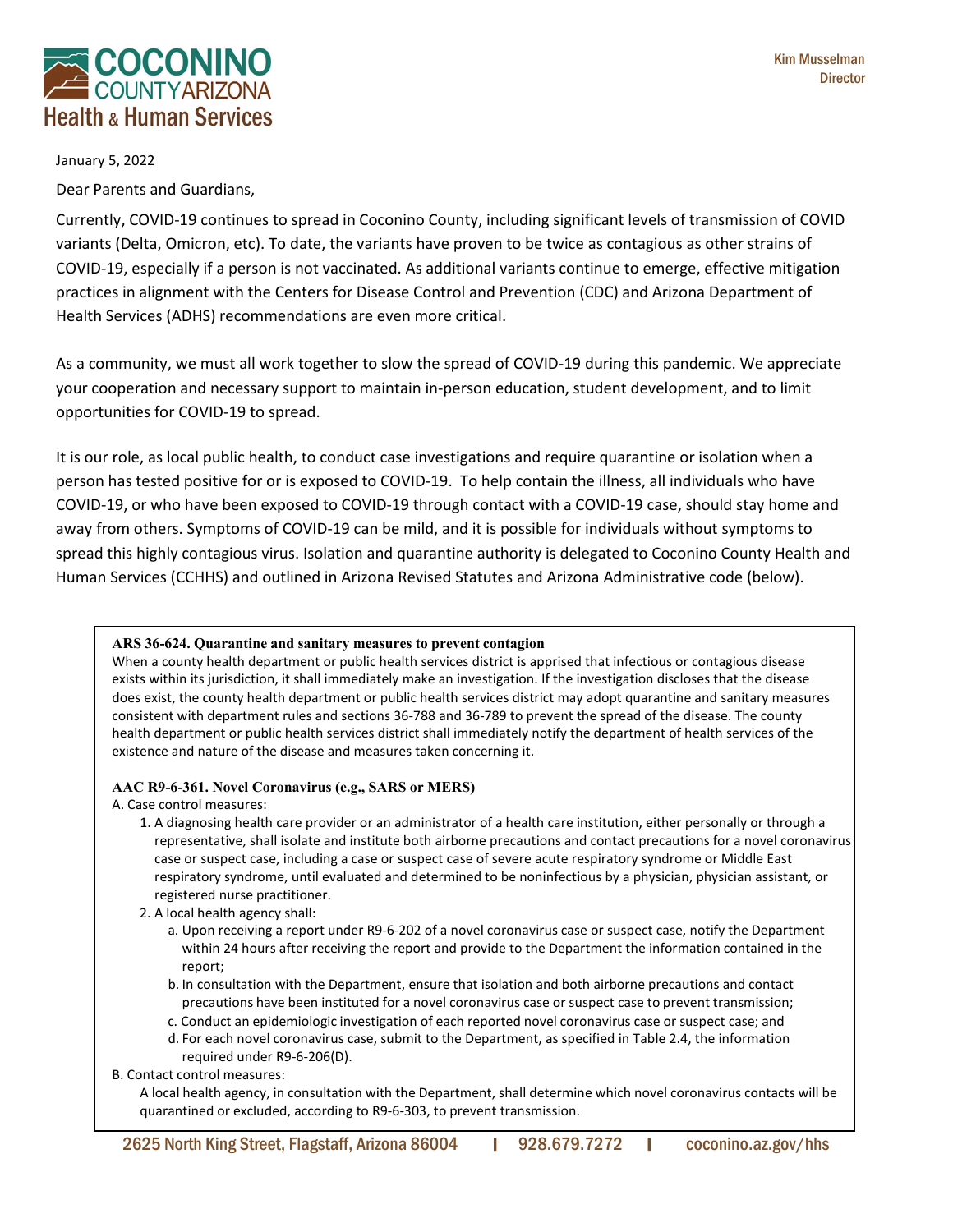# **QUARANTINE & ISOLATION GUIDANCE OVERVIEW**

- Schools are responsible for identifying students with COVID positive cases or who are close contacts that need to be in quarantine or isolation.
- Quarantine occurs when a student might have been exposed to the virus.
- Isolation occurs when a student has been infected with the virus, even if there are no symptoms.
	- $\circ$  ADHS and CCHHS follow CDC guidelines and define a close contact of a COVID-19 case as being any person "within 6 feet of a person with COVID-19 while infectious for a cumulative total of 15 minutes or more over a 24-hour period, regardless of whether masks were worn." This requires school leadership to notify parents of suspected exposures on school grounds in order for those students to adhere to the quarantine guidance as outlined below.
- **Regardless of vaccination status or prior infection, anyone who tests positive for COVID- 19 or who has symptoms consistent with COVID-19 must begin isolation. Please refer to the [ADHS Release from Isolation](https://www.azdhs.gov/covid19/documents/public-health-resources/release-from-isolation-flow-chart.pdf)  [and Quarantine Guidance.](https://www.azdhs.gov/covid19/documents/public-health-resources/release-from-isolation-flow-chart.pdf)**

## **QUARANTINE GUIDANCE FOR CLOSE CONTACTS**

**NOT FULLY VACCINATED** K-12 Students who are named as close contacts to a COVID positive individual (and have NOT tested positive for COVID-19 in the prior 3 months) should quarantine for 5 days from the last day of exposure, following the below requirements:

| 5 Day Quarantine Requirements |                                                                                                    |  |
|-------------------------------|----------------------------------------------------------------------------------------------------|--|
|                               | Stay home for 5 days; AND                                                                          |  |
|                               | Wear a mask around others for an additional 5 days, ***                                            |  |
|                               | Remain symptom-free for the entire 10 day period If you develop symptoms, get a test and stay home |  |

\*\*\*The CDC has released updated guidance on what to do **if individuals are unable to mask for the five (5) additional days** following the end of isolation or quarantine:

• *If a close contact is not able to wear a mask, then it is recommended that they isolate/quarantine for ten (10) days.* 

**K-12 STUDENTS WITH PRIOR COVID-19 INFECTION** (Within last 90 days) who are not fully vaccinated and named as close contacts to a COVID positive individual:

## **No quarantine required if the following criteria are met:**

- Have a documented COVID-19 infection within the last 90 days, AND
- Remain s**ymptom-free**

## **FULLY VACCINATED** K-12 Students who are named as close contacts to a COVID positive individual:

| No quarantine required if the following criteria are met: |                                                                       |
|-----------------------------------------------------------|-----------------------------------------------------------------------|
|                                                           | Are fully vaccinated**, AND                                           |
|                                                           | Remain symptom-free If you develop symptoms, get a test and stay home |
|                                                           | Wear a mask around others for 10 days, recommend testing on day 5***  |

- \*\*\*The CDC has released updated guidance on what to do **if individuals are unable to wear a mask for the ten (10) days**  following the exposure:
	- *If a close contact is not able to wear a mask around others, then it is recommended that they isolate/quarantine for ten (10) days.*

**\*\*** Fully vaccinated: Completion of a 2-dose series within 6 months; OR completion of a single-dose series within 2 months; OR completion of primary series AND received a booster dose.